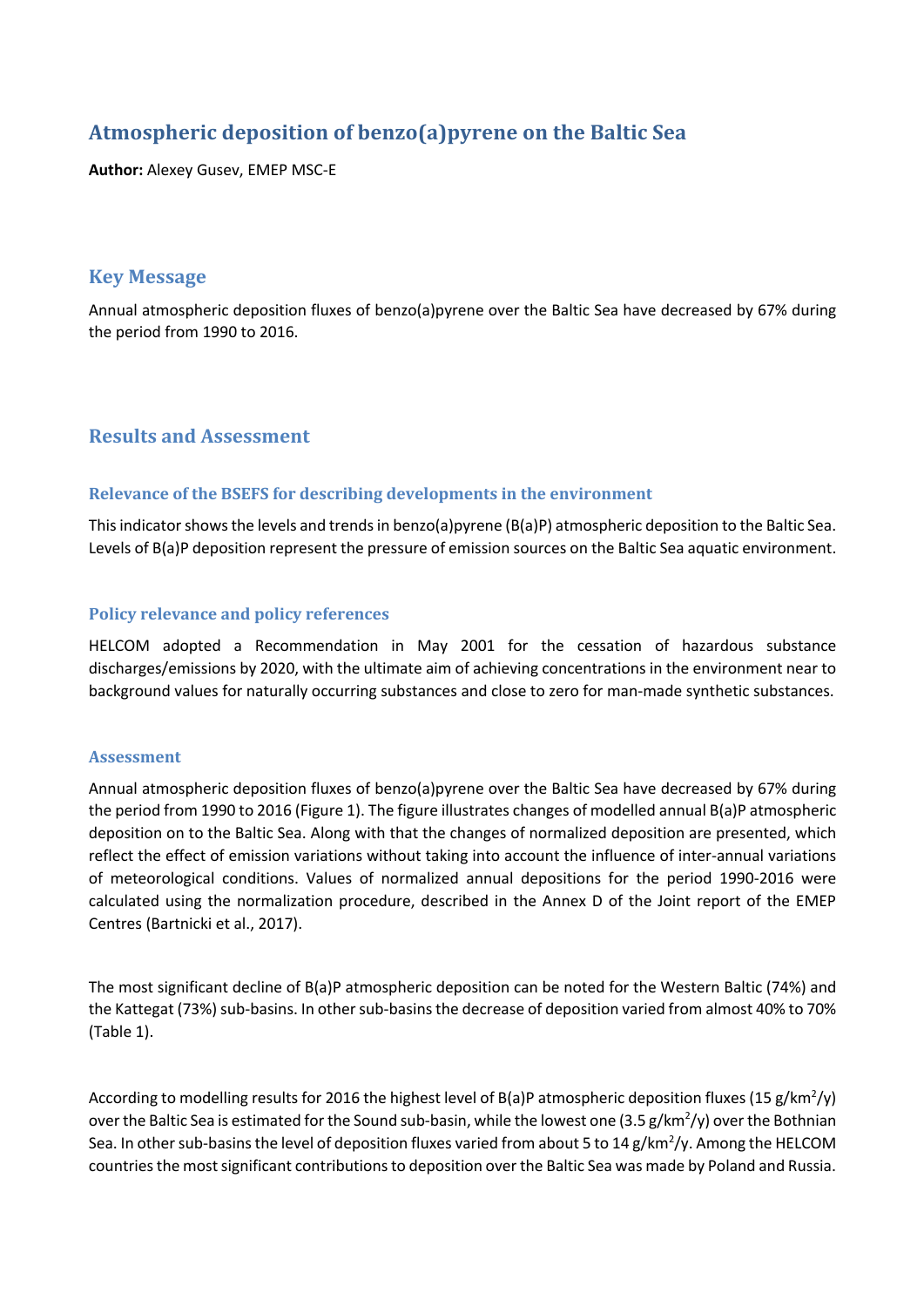

**Figure 1.** Changes of modeled (blue line) and normalized (red line) B(a)P atmospheric deposition to the Baltic Sea for the period 1990-2016, (t/y).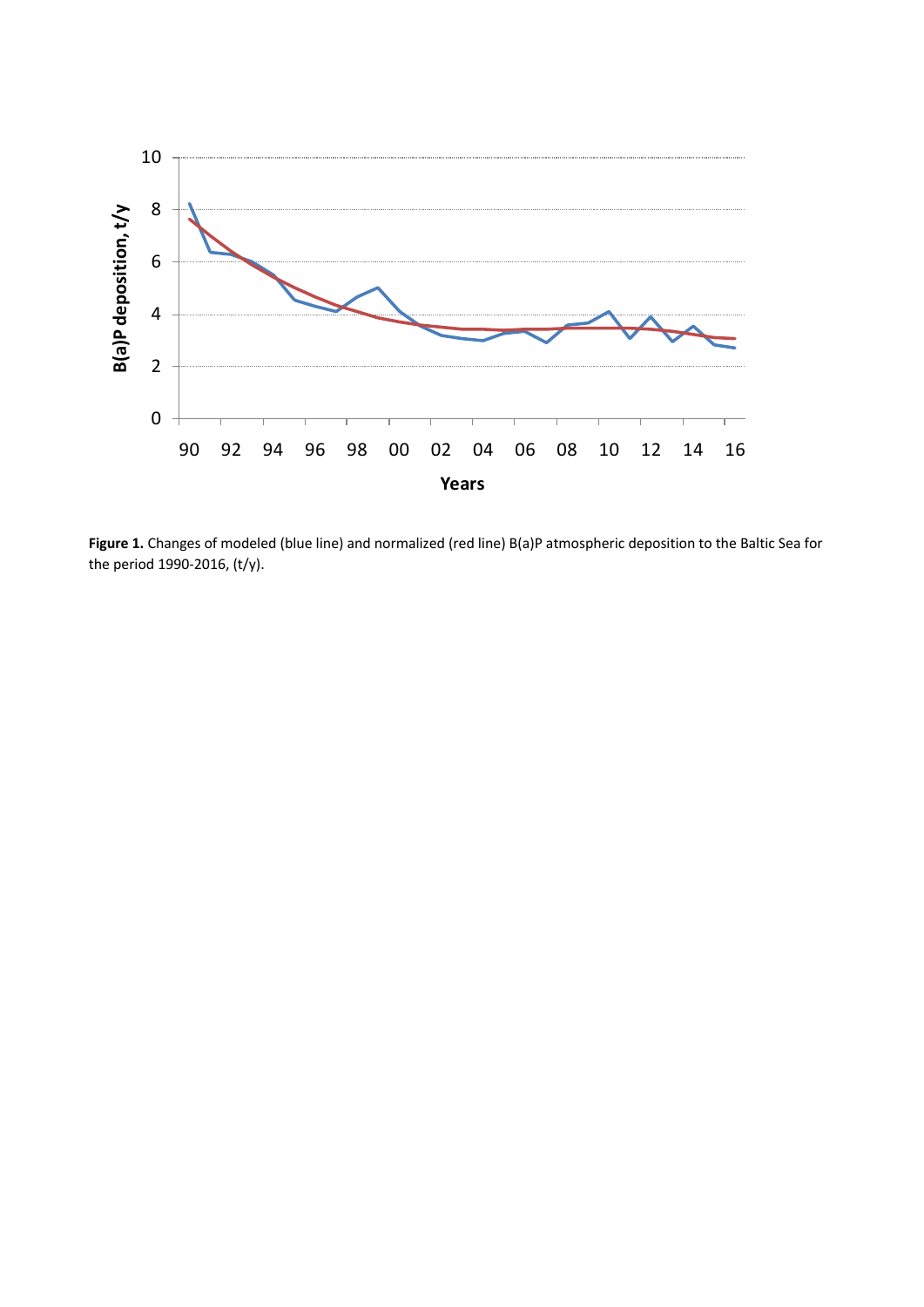

**Figure 2**. Time-series of computed annual atmospheric deposition of **B(a)P** over the nine sub-basins of the Baltic Sea for the period 1990-2016 in kg/year as bars (left axis) and deposition fluxes in g/km<sup>2</sup>/year as lines (right axis). Note that different scales are used for deposition in kg/year and the same scales for deposition fluxes.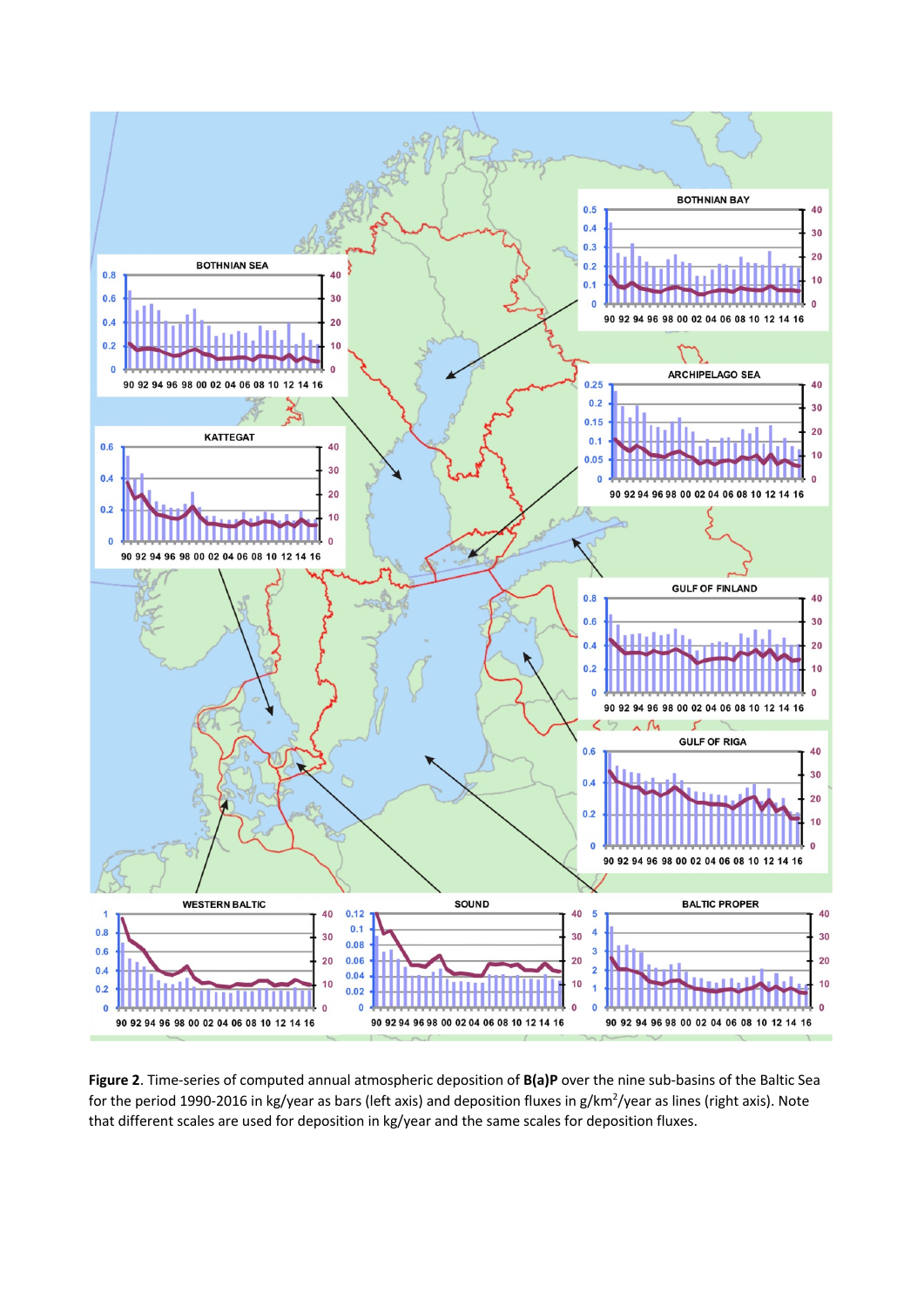## **References**

Bartnicki J., Gusev A., Aas W., Gauss M., and J. E. Jonson (2017) Atmospheric supply of nitrogen, cadmium, mercury, lead, and PCDD/Fs to the Baltic Sea in 2015. EMEP Centres Joint Report for HELCOM. EMEP/MSC-W Technical Report 1/2017. Norwegian Meteorological Institute. Oslo, Norway. Available in the web: http://www.emep.int/publ/helcom/2017/index.html

Gusev A., I. Ilyin, L.Mantseva, O.Rozovskaya, V. Shatalov, O. Travnikov [2006] Progress in further development of MSCE-HM and MSCE-POP models (implementation of the model review recommendations. EMEP/MSC-E Technical Report 4/2006. (http://www.msceast.org/reports/4\_2006.pdf)

Gusev A., E. Mantseva, V. Shatalov, B.Strukov [2005] Regional multicompartment model MSCE-POP EMEP/MSC-E Technical Report 5/2005. (http://www.msceast.org/reports/5\_2005.pdf)

Shatalov V., Gusev A., Dutchak S., Holoubek I., Mantseva E., Rozovskaya O., Sweetman A., Strukov B. and N.Vulykh [2005] Modelling of POP Contamination in European Region: Evaluation of the Model Performance. Technical Report 7/2005. (http://www.msceast.org/reports/7\_2005.pdf)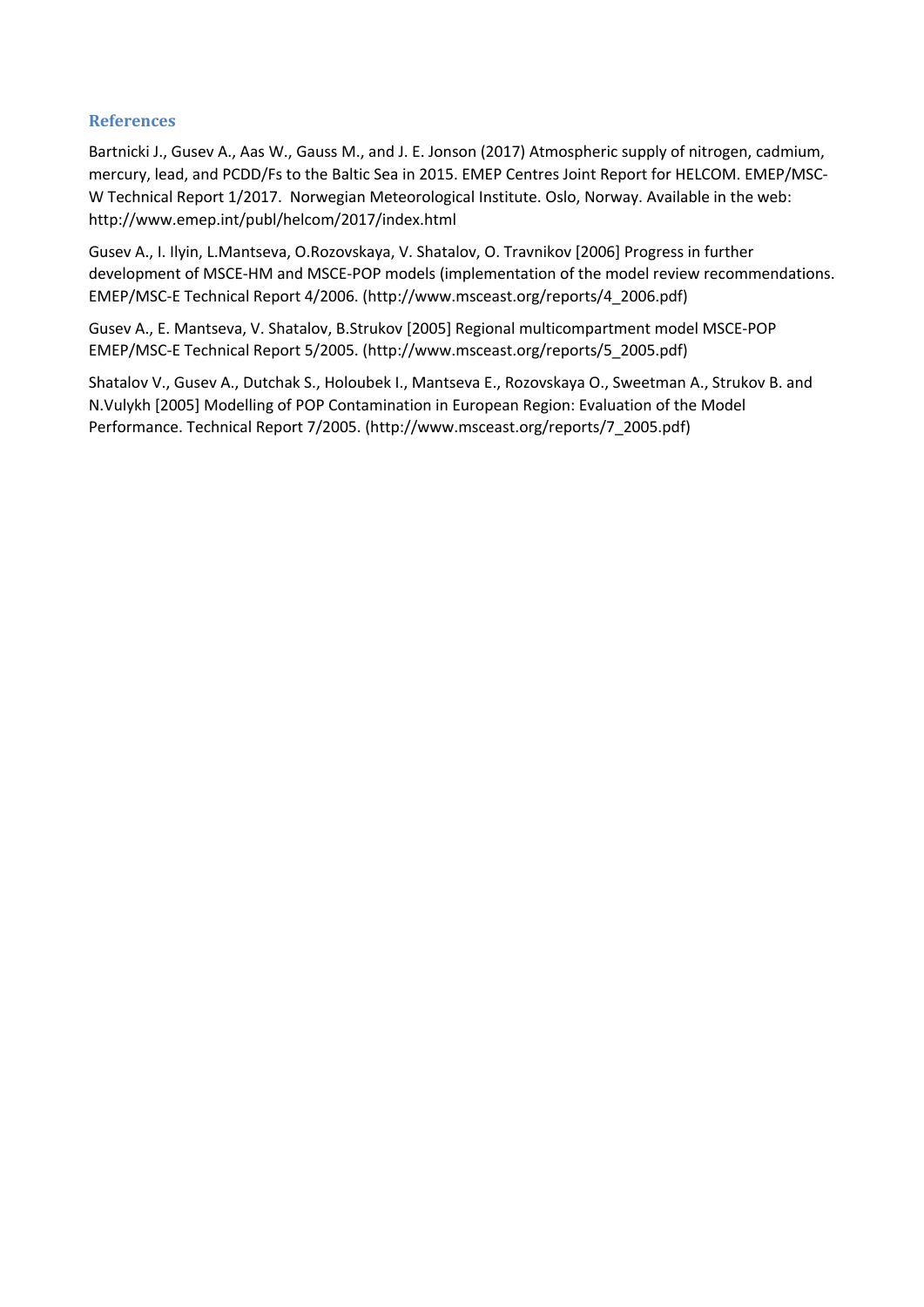#### **Data**

Numerical data on modelled B(a)P depositions to the Baltic Sea are given in the following tables.

**Table 1.** Computed annual atmospheric deposition of B(a)P over the nine Baltic Sea sub-basins, the whole Baltic Sea (BAS) and normalized deposition to the Baltic Sea (Norm) for period 1990-2016. Units: tonnes/year.

|      | <b>ARC</b> | <b>BOB</b> | <b>BOS</b> | <b>BAP</b> | <b>GUF</b> | <b>GUR</b> | <b>KAT</b> | SOU   | <b>WEB</b> | <b>BAS</b> | <b>Norm</b> |
|------|------------|------------|------------|------------|------------|------------|------------|-------|------------|------------|-------------|
| 1990 | 0.234      | 0.431      | 0.671      | 4.313      | 0.662      | 0.591      | 0.542      | 0.092 | 0.695      | 8.23       | 7.62        |
| 1991 | 0.193      | 0.273      | 0.502      | 3.308      | 0.576      | 0.508      | 0.396      | 0.071 | 0.529      | 6.36       | 6.99        |
| 1992 | 0.163      | 0.249      | 0.539      | 3.347      | 0.491      | 0.490      | 0.430      | 0.074 | 0.488      | 6.27       | 6.41        |
| 1993 | 0.195      | 0.323      | 0.554      | 3.135      | 0.495      | 0.466      | 0.325      | 0.062 | 0.445      | 6.00       | 5.88        |
| 1994 | 0.176      | 0.254      | 0.503      | 2.910      | 0.501      | 0.464      | 0.254      | 0.052 | 0.362      | 5.48       | 5.42        |
| 1995 | 0.142      | 0.224      | 0.416      | 2.286      | 0.473      | 0.413      | 0.232      | 0.041 | 0.294      | 4.52       | 5.00        |
| 1996 | 0.138      | 0.196      | 0.370      | 2.105      | 0.518      | 0.433      | 0.215      | 0.041 | 0.264      | 4.28       | 4.64        |
| 1997 | 0.130      | 0.188      | 0.389      | 2.022      | 0.487      | 0.394      | 0.206      | 0.040 | 0.254      | 4.11       | 4.33        |
| 1998 | 0.152      | 0.238      | 0.468      | 2.306      | 0.495      | 0.422      | 0.241      | 0.045 | 0.282      | 4.65       | 4.08        |
| 1999 | 0.163      | 0.263      | 0.518      | 2.376      | 0.542      | 0.462      | 0.314      | 0.050 | 0.326      | 5.01       | 3.86        |
| 2000 | 0.138      | 0.223      | 0.421      | 1.913      | 0.488      | 0.417      | 0.221      | 0.037 | 0.231      | 4.09       | 3.70        |
| 2001 | 0.125      | 0.217      | 0.374      | 1.618      | 0.451      | 0.369      | 0.164      | 0.033 | 0.191      | 3.54       | 3.57        |
| 2002 | 0.087      | 0.147      | 0.283      | 1.565      | 0.359      | 0.345      | 0.163      | 0.033 | 0.196      | 3.18       | 3.48        |
| 2003 | 0.106      | 0.147      | 0.310      | 1.419      | 0.401      | 0.342      | 0.142      | 0.032 | 0.172      | 3.07       | 3.43        |
| 2004 | 0.084      | 0.183      | 0.300      | 1.334      | 0.422      | 0.328      | 0.140      | 0.031 | 0.170      | 2.99       | 3.40        |
| 2005 | 0.108      | 0.212      | 0.323      | 1.525      | 0.434      | 0.327      | 0.141      | 0.031 | 0.161      | 3.26       | 3.39        |
| 2006 | 0.111      | 0.209      | 0.311      | 1.549      | 0.428      | 0.321      | 0.186      | 0.043 | 0.189      | 3.35       | 3.40        |
| 2007 | 0.095      | 0.184      | 0.243      | 1.310      | 0.401      | 0.290      | 0.148      | 0.042 | 0.182      | 2.89       | 3.42        |
| 2008 | 0.132      | 0.249      | 0.372      | 1.606      | 0.501      | 0.329      | 0.163      | 0.043 | 0.181      | 3.58       | 3.44        |
| 2009 | 0.120      | 0.220      | 0.334      | 1.696      | 0.466      | 0.370      | 0.186      | 0.040 | 0.213      | 3.65       | 3.46        |
| 2010 | 0.138      | 0.215      | 0.331      | 2.073      | 0.534      | 0.390      | 0.177      | 0.042 | 0.213      | 4.11       | 3.47        |
| 2011 | 0.094      | 0.209      | 0.251      | 1.409      | 0.455      | 0.286      | 0.135      | 0.036 | 0.174      | 3.05       | 3.45        |
| 2012 | 0.142      | 0.281      | 0.392      | 1.807      | 0.534      | 0.364      | 0.171      | 0.037 | 0.187      | 3.91       | 3.41        |
| 2013 | 0.088      | 0.205      | 0.219      | 1.386      | 0.414      | 0.274      | 0.131      | 0.036 | 0.178      | 2.93       | 3.33        |
| 2014 | 0.109      | 0.212      | 0.312      | 1.658      | 0.469      | 0.306      | 0.198      | 0.043 | 0.220      | 3.53       | 3.20        |
| 2015 | 0.087      | 0.205      | 0.248      | 1.280      | 0.404      | 0.217      | 0.144      | 0.036 | 0.189      | 2.81       | 3.11        |
| 2016 | 0.078      | 0.193      | 0.218      | 1.228      | 0.412      | 0.215      | 0.145      | 0.035 | 0.183      | 2.71       | 3.06        |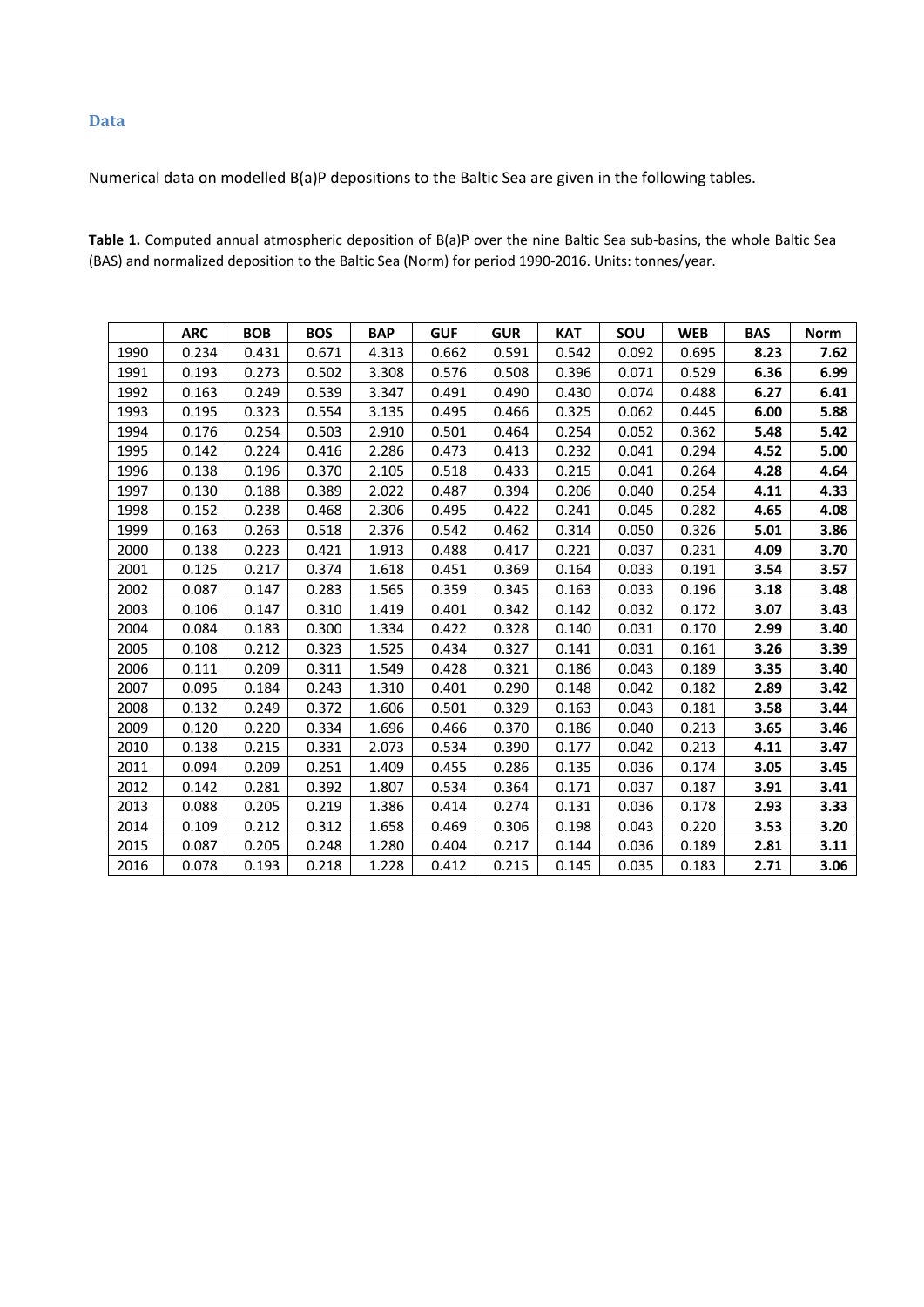**Table 2.** Computed contributions by country to annual total deposition of B(a)P to nine Baltic Sea sub-basins for the year 2016. Units: tonnes/year. HELCOM: contribution of anthropogenic sources of HELCOM countries; EMEP: contribution of anthropogenic sources in other EMEP countries; Other: contributions of remote emission sources (outside the EMEP model domain).

| Country       | <b>ARC</b>         | <b>BOB</b>         | <b>BOS</b>         | <b>BAP</b>         | <b>GUF</b>         | <b>GUR</b>         | <b>KAT</b>         | SOU                | <b>WEB</b>         | <b>BAS</b>         |
|---------------|--------------------|--------------------|--------------------|--------------------|--------------------|--------------------|--------------------|--------------------|--------------------|--------------------|
| <b>DK</b>     | 1.4E-03            | 1.7E-03            | 4.2E-03            | 4.7E-02            | 2.4E-03            | 2.5E-03            | 3.0E-02            | 1.1E-02            | 4.2E-02            | 1.4E-01            |
| EE            | 3.6E-03            | 3.3E-03            | 7.5E-03            | 1.5E-02            | 8.3E-02            | 1.3E-02            | 4.0E-04            | 5.0E-05            | 2.3E-04            | 1.3E-01            |
| FI            | 1.3E-02            | 4.8E-02            | 3.0E-02            | 1.3E-02            | 3.6E-02            | 3.9E-03            | 5.3E-04            | 5.8E-05            | 2.8E-04            | 1.4E-01            |
| DE            | 5.2E-03            | 8.3E-03            | 1.5E-02            | 1.8E-01            | 1.1E-02            | 1.0E-02            | 2.6E-02            | 5.3E-03            | $6.1E-02$          | 3.2E-01            |
| LV            | $3.1E-03$          | 2.6E-03            | 6.0E-03            | 4.3E-02            | 1.1E-02            | 6.5E-02            | 9.3E-04            | 1.0E-04            | 4.6E-04            | 1.3E-01            |
| LT            | 1.2E-03            | 1.7E-03            | 2.9E-03            | 4.6E-02            | 4.5E-03            | 8.6E-03            | 1.2E-03            | 1.2E-04            | 5.2E-04            | 6.7E-02            |
| PL            | 6.7E-03            | 1.0E-02            | 1.5E-02            | 3.3E-01            | $2.2E-02$          | 2.2E-02            | 2.1E-02            | 3.6E-03            | 2.1E-02            | 4.5E-01            |
| <b>RU</b>     | 1.3E-02            | 2.7E-02            | 4.0E-02            | 9.5E-02            | 1.6E-01            | 2.3E-02            | 3.4E-03            | 4.0E-04            | 2.1E-03            | 3.6E-01            |
| <b>SE</b>     | $9.5E-03$          | 5.4E-02            | 3.9E-02            | 7.8E-02            | 8.4E-03            | $6.2E-03$          | 1.4E-02            | 5.3E-03            | 2.9E-03            | $2.2E-01$          |
| AL            | 2.5E-05            | 4.3E-05            | 5.7E-05            | 3.0E-04            | 1.2E-04            | 8.1E-05            | 1.8E-05            | 2.8E-06            | 1.8E-05            | 6.6E-04            |
| AT            | 1.6E-04            | 2.2E-04            | 3.5E-04            | 4.3E-03            | 4.9E-04            | 3.4E-04            | 5.0E-04            | 7.5E-05            | 5.3E-04            | 7.0E-03            |
| BE            | 4.9E-04            | 7.5E-04            | 1.5E-03            | 1.3E-02            | 9.7E-04            | 8.5E-04            | 3.1E-03            | 4.7E-04            | 4.0E-03            | 2.5E-02            |
| BG            | 9.1E-05            | 1.8E-04            | 2.4E-04            | 8.9E-04            | 5.0E-04            | 3.2E-04            | 4.9E-05            | 6.8E-06            | 5.3E-05            | 2.3E-03            |
| BA            | 4.3E-05            | 6.1E-05            | 8.3E-05            | 7.8E-04            | 1.8E-04            | 1.0E-04            | 6.8E-05            | 1.0E-05            | 5.8E-05            | 1.4E-03            |
| BY            | 2.6E-03            | 3.0E-03            | $6.2E-03$          | 3.9E-02            | 8.7E-03            | 9.7E-03            | 2.3E-03            | 2.3E-04            | 1.1E-03            | 7.3E-02            |
| <b>CH</b>     | 5.0E-05            | 8.3E-05            | 1.3E-04            | 1.3E-03            | 1.3E-04            | 9.9E-05            | 2.1E-04            | 3.2E-05            | 2.7E-04            | 2.3E-03            |
| CY            | 5.4E-05            | 1.7E-04            | 2.2E-04            | 9.7E-04            | 4.4E-05            | 5.5E-05            | 4.8E-05            | 5.5E-06            | 3.1E-05            | 1.6E-03            |
| CZ            | 1.8E-03            | 2.7E-03            | 4.1E-03            | 5.6E-02            | 5.6E-03            | 4.9E-03            | 6.0E-03            | 9.7E-04            | 7.6E-03            | 9.0E-02            |
| ES            | 7.1E-04            | 1.7E-03            | 2.4E-03            | 1.3E-02            | 1.4E-03            | 1.0E-03            | $2.2E-03$          | 3.6E-04            | 3.0E-03            | 2.5E-02            |
| FR            | 3.8E-04            | 6.4E-04            | 1.1E-03            | 7.4E-03            | 8.2E-04            | 6.4E-04            | 1.6E-03            | 2.1E-04            | 1.9E-03            | 1.5E-02            |
| GB            | 1.1E-03            | $2.2E-03$          | 4.0E-03            | 2.1E-02            | 2.5E-03            | 2.0E-03            | 5.5E-03            | 7.7E-04            | 5.4E-03            | 4.5E-02            |
| GR            | 5.0E-05            | 1.4E-04            | 1.7E-04            | 4.8E-04            | 2.9E-04            | 1.7E-04            | 3.4E-05            | 5.2E-06            | 4.8E-05            | 1.4E-03            |
| HR            | 8.8E-05            | 1.2E-04            | 1.9E-04            | 1.6E-03            | 3.0E-04            | 1.7E-04            | 1.7E-04            | 2.2E-05            | 1.2E-04            | 2.8E-03            |
| HU            | 4.9E-04            | 6.4E-04            | 9.7E-04            | 1.4E-02            | 1.9E-03            | 1.1E-03            | 1.3E-03            | 1.8E-04            | 1.1E-03            | $2.2E-02$          |
| IE            | 4.5E-04            | 9.7E-04            | 1.6E-03            | 7.1E-03            | 9.7E-04            | 7.6E-04            | 1.7E-03            | 2.3E-04            | 1.5E-03            | 1.5E-02            |
| IS            | 1.6E-06            | 4.8E-06            | 8.0E-06            | 4.5E-05            | 3.4E-06            | 2.0E-06            | 3.7E-06            | 7.1E-07            | 4.7E-06            | 7.3E-05            |
| IT            | 4.7E-04            | 7.7E-04            | 1.1E-03            | 8.4E-03            | 1.4E-03            | 9.4E-04            | 9.7E-04            | 1.4E-04            | 9.5E-04            | 1.5E-02            |
| П             | 2.5E-06            | 6.0E-06            | 1.3E-05            | 1.5E-05            | 6.2E-06            | 2.4E-06            | 1.4E-06            | 1.6E-07            | 1.1E-06            | 4.7E-05            |
| <b>MD</b>     | 8.4E-05            | 1.6E-04            | 2.3E-04            | 2.5E-03            | 4.8E-04            | 4.2E-04            | 1.7E-04            | 2.4E-05            | 1.4E-04            | 4.2E-03            |
| MK            | 4.8E-05            | 8.7E-05            | 1.3E-04            | 4.5E-04            | 2.1E-04            | 1.4E-04            | 2.2E-05            | 3.3E-06            | 2.3E-05            | 1.1E-03            |
| <b>NL</b>     | 4.1E-04            | 6.7E-04            | 1.4E-03            | 9.9E-03            | 8.0E-04            | 6.7E-04            | 2.7E-03            | 4.0E-04            | 3.7E-03            | 2.1E-02            |
| <b>NO</b>     | 5.0E-04            | 8.8E-04            | 1.8E-03            | 6.0E-03            | 8.7E-04            | 6.9E-04            | 2.1E-03            | 2.1E-04            | 7.7E-04            | 1.4E-02            |
| PT            | 1.0E-04            | 2.1E-04            | 3.0E-04            | 1.7E-03            | 1.8E-04            | 1.6E-04            | 3.0E-04            | 5.1E-05            | 4.6E-04            | 3.5E-03            |
| RO            | 7.8E-04            | 1.4E-03            | 1.8E-03            | 1.5E-02            | 3.6E-03            | 2.8E-03            | 1.0E-03            | 1.5E-04            | 1.1E-03            | 2.8E-02            |
| SK<br>SI      | 3.2E-04<br>9.5E-05 | 4.6E-04<br>1.3E-04 | 7.0E-04<br>2.0E-04 | 1.1E-02<br>2.1E-03 | 1.3E-03<br>3.1E-04 | 8.9E-04<br>1.9E-04 | 9.9E-04<br>2.3E-04 | 1.5E-04<br>3.0E-05 | 9.5E-04<br>1.7E-04 | 1.6E-02<br>3.4E-03 |
| UA            | 3.3E-03            | $6.2E-03$          | 8.9E-03            | 7.1E-02            | 1.7E-02            | 1.2E-02            | 5.1E-03            | 6.3E-04            | 3.7E-03            | 1.3E-01            |
| <b>RS</b>     | 2.0E-04            | 2.8E-04            | 3.6E-04            | 3.4E-03            | 8.3E-04            | 5.1E-04            | 2.6E-04            | 3.9E-05            | 2.7E-04            | 6.1E-03            |
| AM            | 8.9E-06            | 4.4E-05            | 5.5E-05            | 4.9E-05            | 4.0E-05            | 1.2E-05            | 3.8E-06            | 3.9E-07            | 2.1E-06            | 2.1E-04            |
| AZ            | 2.3E-04            | 8.4E-04            | 1.4E-03            | 4.3E-03            | 1.9E-04            | 1.2E-04            | 1.9E-04            | 2.6E-05            | 8.6E-05            | 7.4E-03            |
| KZ            | 2.3E-04            | 6.4E-04            | 1.1E-03            | 1.1E-03            | 6.1E-04            | 2.3E-04            | 7.1E-05            | 8.6E-06            | 3.8E-05            | 4.0E-03            |
| GE            | 2.3E-05            | 9.4E-05            | 1.4E-04            | 4.1E-04            | 9.5E-05            | 2.9E-05            | 3.4E-05            | 5.5E-06            | 4.7E-05            | 8.8E-04            |
| ${\sf TR}$    | 1.4E-04            | $7.2E-04$          | 8.5E-04            | 7.5E-04            | 1.3E-03            | 5.5E-04            | $5.2E-05$          | 6.0E-06            | 4.3E-05            | 4.4E-03            |
| LU            | 6.5E-04            | 1.1E-03            | $2.2E-03$          | $9.0E-03$          | 1.6E-03            | 1.4E-03            | 5.5E-04            | 6.7E-05            | 5.0E-04            | 1.7E-02            |
| MC            | 9.9E-06            | 3.7E-05            | 6.5E-05            | 7.5E-05            | 2.1E-05            | 1.2E-05            | 8.2E-06            | 1.2E-06            | 4.0E-06            | 2.3E-04            |
| КY            | 1.8E-05            | 4.9E-05            | 1.2E-04            | 4.7E-04            | 2.6E-05            | 1.1E-05            | 3.1E-05            | 5.1E-06            | 2.5E-05            | 7.5E-04            |
| UZ            | 1.9E-05            | 4.3E-05            | 9.6E-05            | 1.3E-04            | 3.9E-05            | 1.9E-05            | 1.2E-05            | 1.3E-06            | 7.5E-06            | 3.7E-04            |
| TM            | 2.6E-06            | 7.0E-06            | 1.2E-05            | 1.2E-05            | 7.8E-06            | 2.8E-06            | 7.5E-07            | 7.9E-08            | 3.7E-07            | 4.5E-05            |
| TJ            | 8.4E-06            | 2.1E-05            | 4.5E-05            | 3.2E-05            | 1.9E-05            | 6.6E-06            | 2.3E-06            | 2.0E-07            | 8.6E-07            | 1.4E-04            |
| MT            | 1.2E-06            | 2.6E-06            | 7.3E-06            | $6.2E-05$          | $2.2E-06$          | 1.1E-06            | 4.5E-06            | 9.7E-07            | 5.1E-06            | 8.7E-05            |
| ME            | 1.3E-04            | 2.6E-04            | 4.6E-04            | 1.3E-03            | 4.1E-04            | 2.3E-04            | 9.7E-05            | $1.3E-05$          | 8.7E-05            | 2.9E-03            |
| Other         | 0.004              | 0.008              | 0.009              | 0.053              | 0.018              | 0.012              | 0.008              | 0.003              | 0.012              | 0.127              |
| <b>EMEP</b>   | 0.016              | 0.029              | 0.047              | 0.330              | 0.057              | 0.045              | 0.040              | 0.006              | 0.040              | 0.608              |
| <b>HELCOM</b> | 0.057              | 0.155              | 0.160              | 0.848              | 0.337              | 0.154              | 0.098              | 0.026              | 0.131              | 1.965              |
| Total         | 0.077              | 0.193              | 0.216              | 1.230              | 0.411              | 0.211              | 0.145              | 0.035              | 0.183              | 2.700              |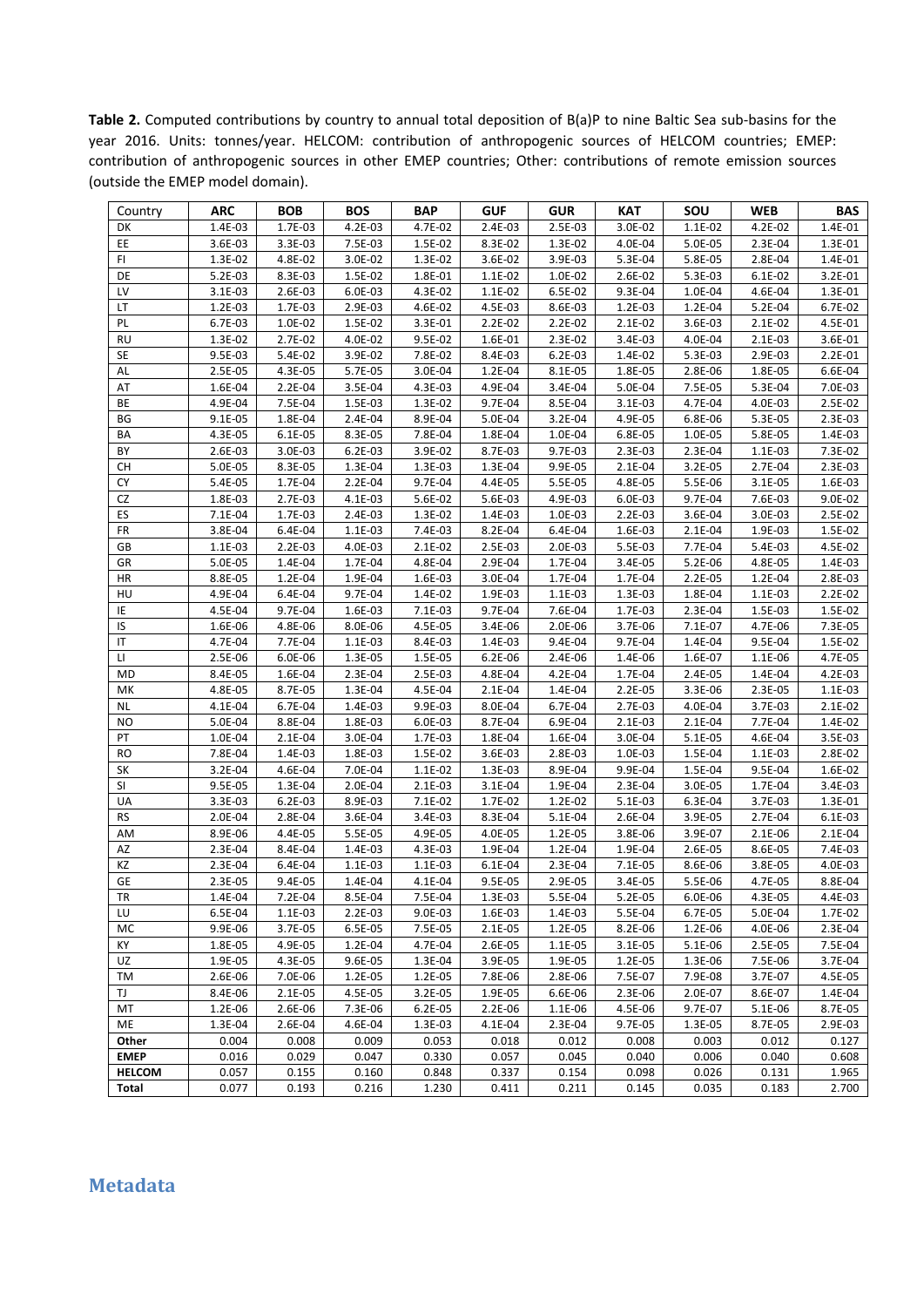## **Technical information**

## 1. Source:

EMEP/MSC-E

2. Description of data:

The latest available official emission data for the HELCOM countries have been used in the model computations. Emissions of benzo(a)pyrene for each year of this period were officially reported by most of HELCOM countries. These data are available from the EMEP Centre on Emission Inventories and Projections (CEIP) (http://www.ceip.at/). The information on B(a)P emission data used for modelling is presented in the indicator on the B(a)P emission to the air.

3. Geographical coverage:

Atmospheric deposition of B(a)P were calculated for the European region and surrounding areas covered by the EMEP modelling domain.

4. Temporal coverage:

Timeseries of annual atmospheric B(a)P deposition are available for the period 1990 – 2016.

5. Methodology and frequency of data collection:

Atmospheric input and source allocation budgets of B(a)P to the Baltic Sea and its catchment area were computed using the latest version of MSCE-POP model. MSCE-POP is the regional-scale model operating within the EMEP region. This is a three-dimensional Eulerian model which includes processes of emission, advection, turbulent diffusion, wet and dry deposition, degradation, gaseous exchange with underlying surface, and inflow of pollutant into the model domain. Horizontal grid of the model is defined using stereographic projection with spatial resolution 50 km at 60º latitude. The description of EMEP horizontal grid system can be found in the internet (http://www.emep.int/grid/index.html). Vertical structure of the model consists of 15 non-uniform layers defined in the terrain-following s-coordinates and covers almost the whole troposphere. Detailed description of the model can be found in EMEP reports (Gusev et al., 2005) and in the Internet on EMEP web page (http://www.emep.int/) under the link to information on Persistent Organic Pollutants. Meteorological data used in the calculations for 1990-2016 were obtained using MM5 meteorological data preprocessor on the basis of meteorological analysis of European Centre for Medium-Range Weather Forecasts (ECMWF).

Results of model simulation of atmospheric transport and annual deposition of B(a)P are provided on the regular basis annually two years in arrears on the basis of emission data officially submitted by Parties to LRTAP Convention and available expert estimates of emission.